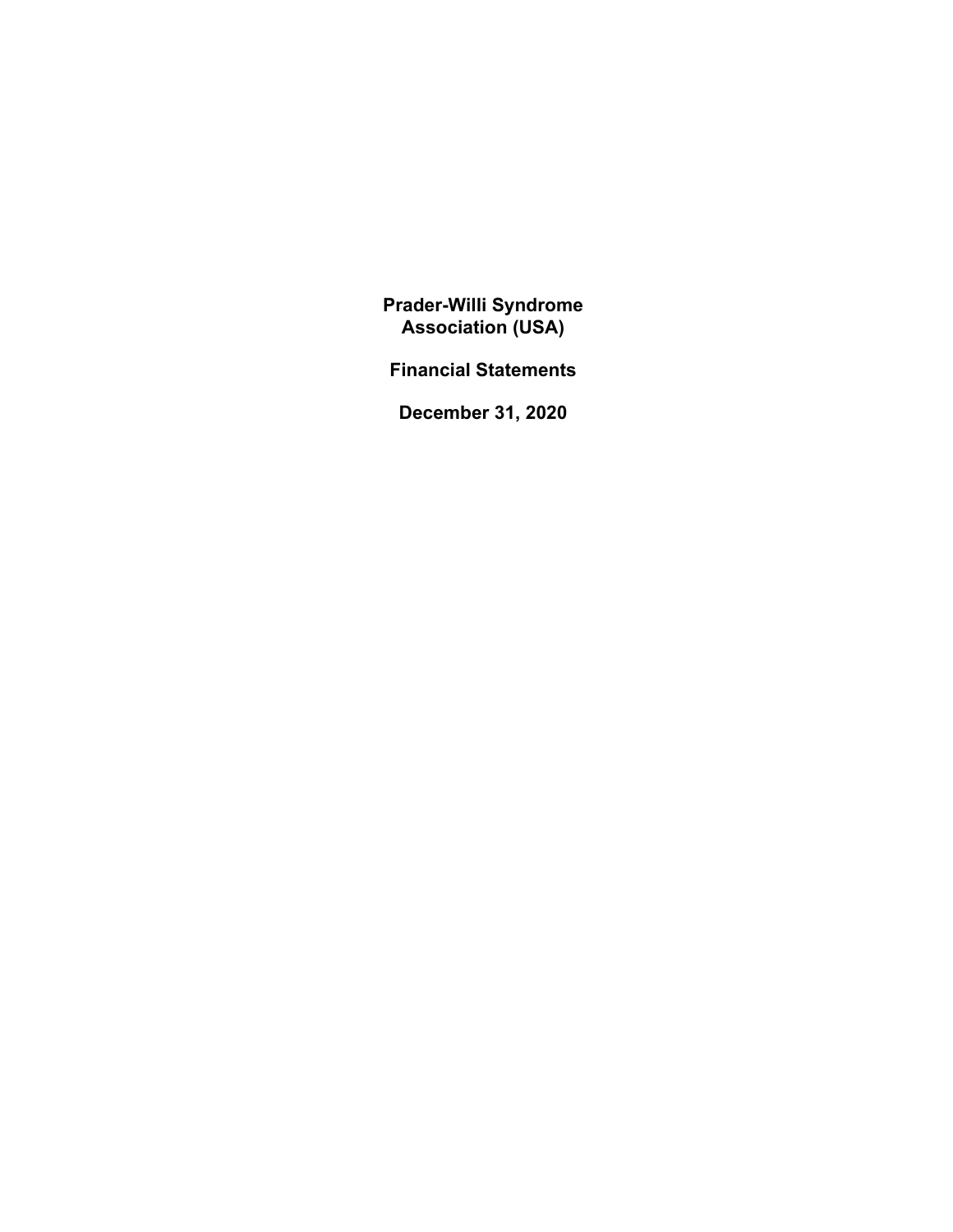# **CONTENTS**

|                                                             | Page           |
|-------------------------------------------------------------|----------------|
| <b>INDEPENDENT AUDITOR'S REPORT</b>                         |                |
| <b>FINANCIAL STATEMENTS:</b>                                |                |
| <b>Statement of Financial Position</b>                      | 1              |
| <b>Statement of Activities and Changes</b><br>in Net Assets | $\overline{2}$ |
| <b>Statement of Functional Expenses</b>                     | 3              |
| <b>Statement of Cash Flows</b>                              | 4              |
| <b>Notes to Financial Statements</b>                        | $5 - 15$       |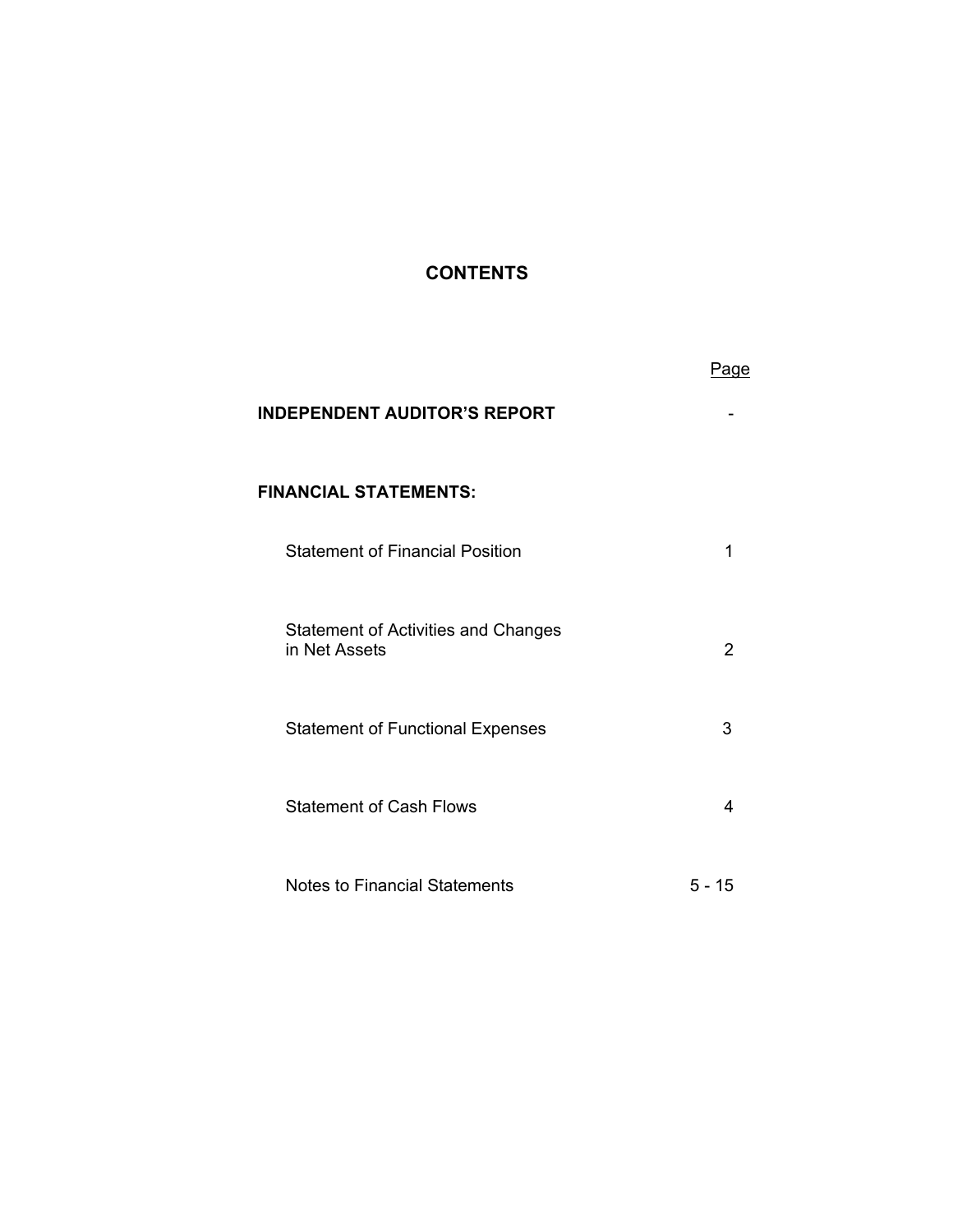

## **INDEPENDENT AUDITOR'S REPORT**

To the Board of Directors Prader-Willi Syndrome Association (USA)

### *Report on Financial Statements*

We have audited the accompanying financial statements of Prader-Willi Syndrome Association (USA) ("the Organization"), a nonprofit organization, which comprise the statement of financial position as of December 31, 2020, and the related statements of activities and changes in net assets, functional expenses and cash flows for the year then ended, and the related notes to the financial statements.

#### *Management's Responsibility for the Financial Statements*

Management is responsible for the preparation and fair presentation of these financial statements in accordance with accounting principles generally accepted in the United States of America; this includes the design, implementation, and maintenance of internal control relevant to the preparation and fair presentation of financial statements that are free from material misstatement, whether due to fraud or error.

### *Auditor's Responsibility*

Our responsibility is to express an opinion on these financial statements based on our audit. We conducted our audit in accordance with auditing standards generally accepted in the United States of America. Those standards require that we plan and perform the audit to obtain reasonable assurance about whether the financial statements are free of material misstatement.

An audit involves performing procedures to obtain audit evidence about the amounts and disclosures in the financial statements. The procedures selected depend on the auditor's judgment, including the assessment of the risks of material misstatement of the financial statements, whether due to fraud or error. In making those risk assessments, the auditor considers internal control relevant to the entity's preparation and fair presentation of the financial statements in order to design audit procedures that are appropriate in the circumstances, but not for the purpose of expressing an opinion on the effectiveness of the entity's internal control. Accordingly, we express no such opinion. An audit also includes evaluating the appropriateness of accounting policies used and the reasonableness of significant accounting estimates made by management, as well as evaluating the overall presentation of the financial statements.

We believe that the audit evidence we have obtained is sufficient and appropriate to provide a basis for our audit opinion.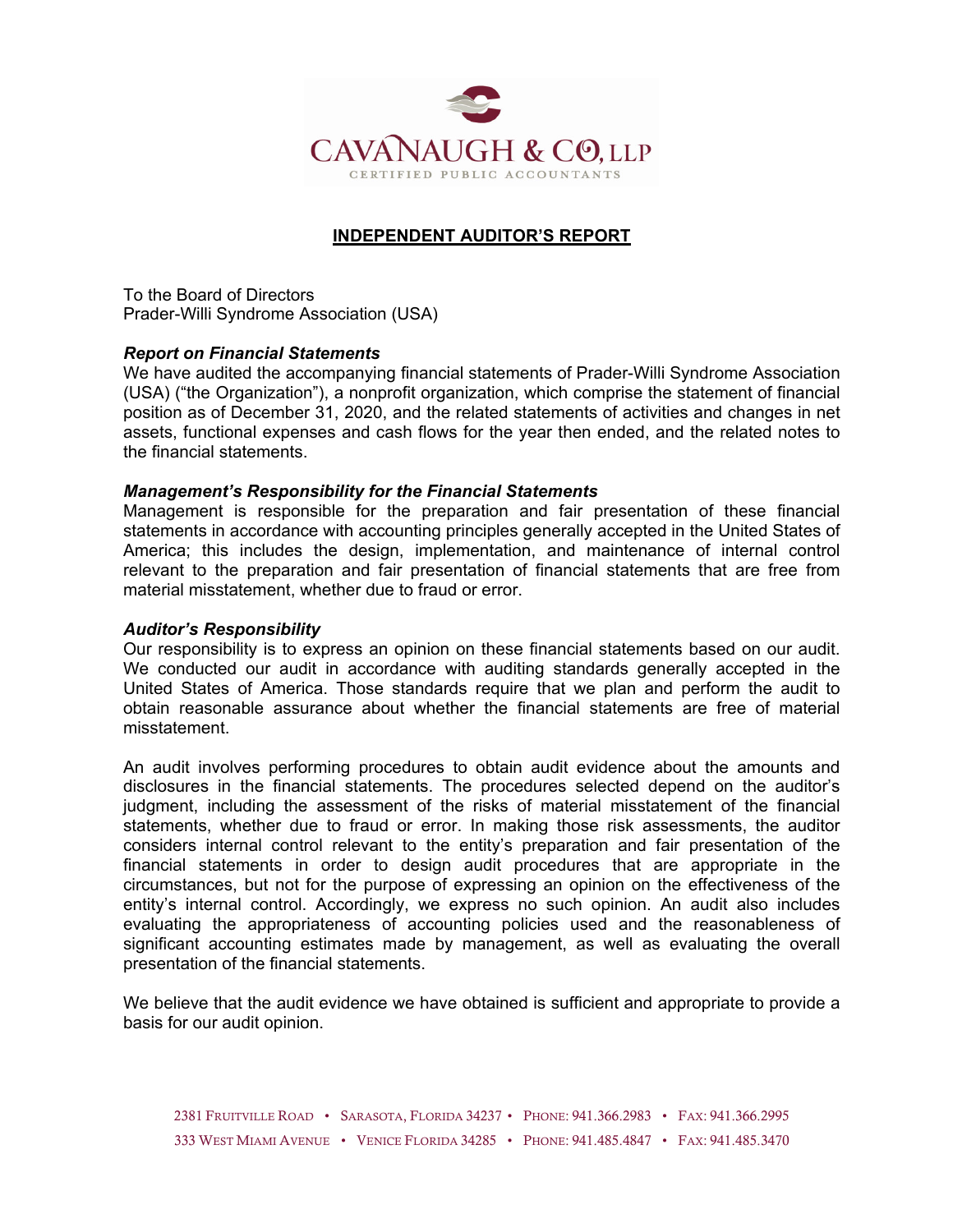### *Opinion*

In our opinion, the financial statements referred to above present fairly, in all material respects, the financial position of Prader-Willi Syndrome Association (USA) as of December 31, 2020, and the changes in its net assets and its cash flows for the year then ended in accordance with accounting principles generally accepted in the United States of America.

### *Report on Summarized Comparative Information*

We have previously audited Prader-Willi Syndrome Association (USA)'s December 31, 2019 financial statements, and expressed an unmodified opinion on those audited financial statements in our report dated October 19, 2020. In our opinion, the summarized comparative information presented herein as of and for the year ended December 31, 2019, is consistent, in all material respects, with the audited financial statements from which it has been derived.

Cannyl : Co. LLT

Sarasota, Florida July 13, 2021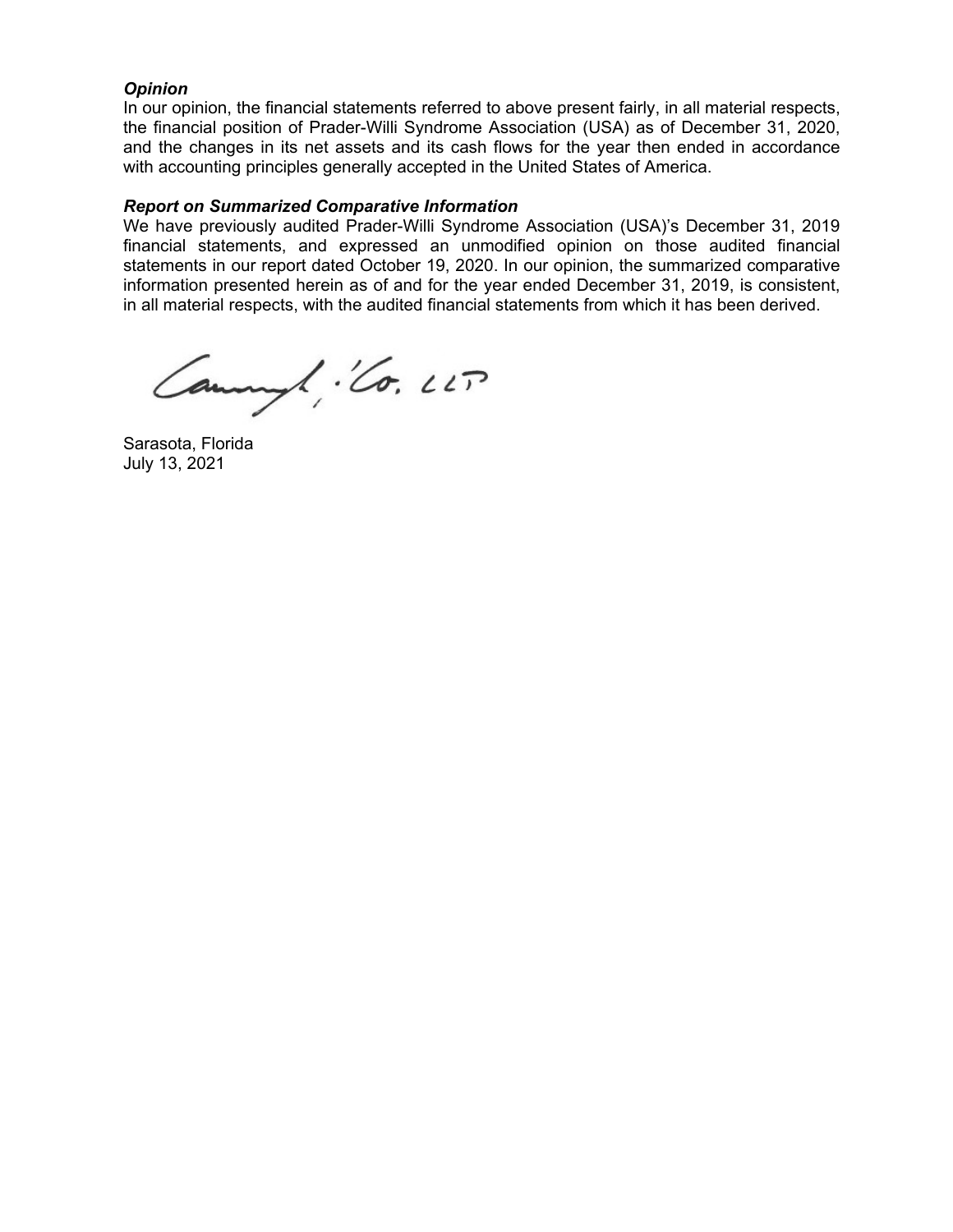## **Statement of Financial Position**

December 31, 2020 (with comparative totals for 2019)

### **ASSETS**

|                                       | 2020            | 2019      |
|---------------------------------------|-----------------|-----------|
| Current assets:                       |                 |           |
| Cash and cash equivalents             | \$<br>434,601   | 665,934   |
| Investments                           | 1,416,128       | 1,289,573 |
| Receivables                           | 2,605           | 13,635    |
| Inventory                             | 5,000           | 10,000    |
| Prepaid expenses                      | 19,014          | 2,356     |
| <b>Total current assets</b>           | 1,877,348       | 1,981,498 |
| Property and equipment, net           | 32,988          | 34,636    |
| Other assets:                         |                 |           |
| Security deposits                     | 9,750           | 9,750     |
| Interest in Community Foundation      |                 | 174,499   |
| Total other assets                    | 9,750           | 184,249   |
| <b>Total assets</b>                   | \$<br>1,920,086 | 2,200,383 |
| <b>LIABILITIES AND NET ASSETS</b>     |                 |           |
| Liabilities:                          |                 |           |
| Accounts payable                      | \$<br>2,587     | 468,530   |
| <b>Accrued liabilities</b>            | 46,959          | 65,187    |
| Deferred income                       | 10,000          |           |
| Due to related parties                | 48,135          | 45,825    |
| <b>Total liabilities</b>              | 107,681         | 579,542   |
| Net assets:                           |                 |           |
| Net assets without donor restrictions | 1,004,320       | 587,587   |
| Net assets with donor restrictions    | 808,085         | 1,033,254 |
| Total net assets                      | 1,812,405       | 1,620,841 |
| Total liabilities and net assets      | \$<br>1,920,086 | 2,200,383 |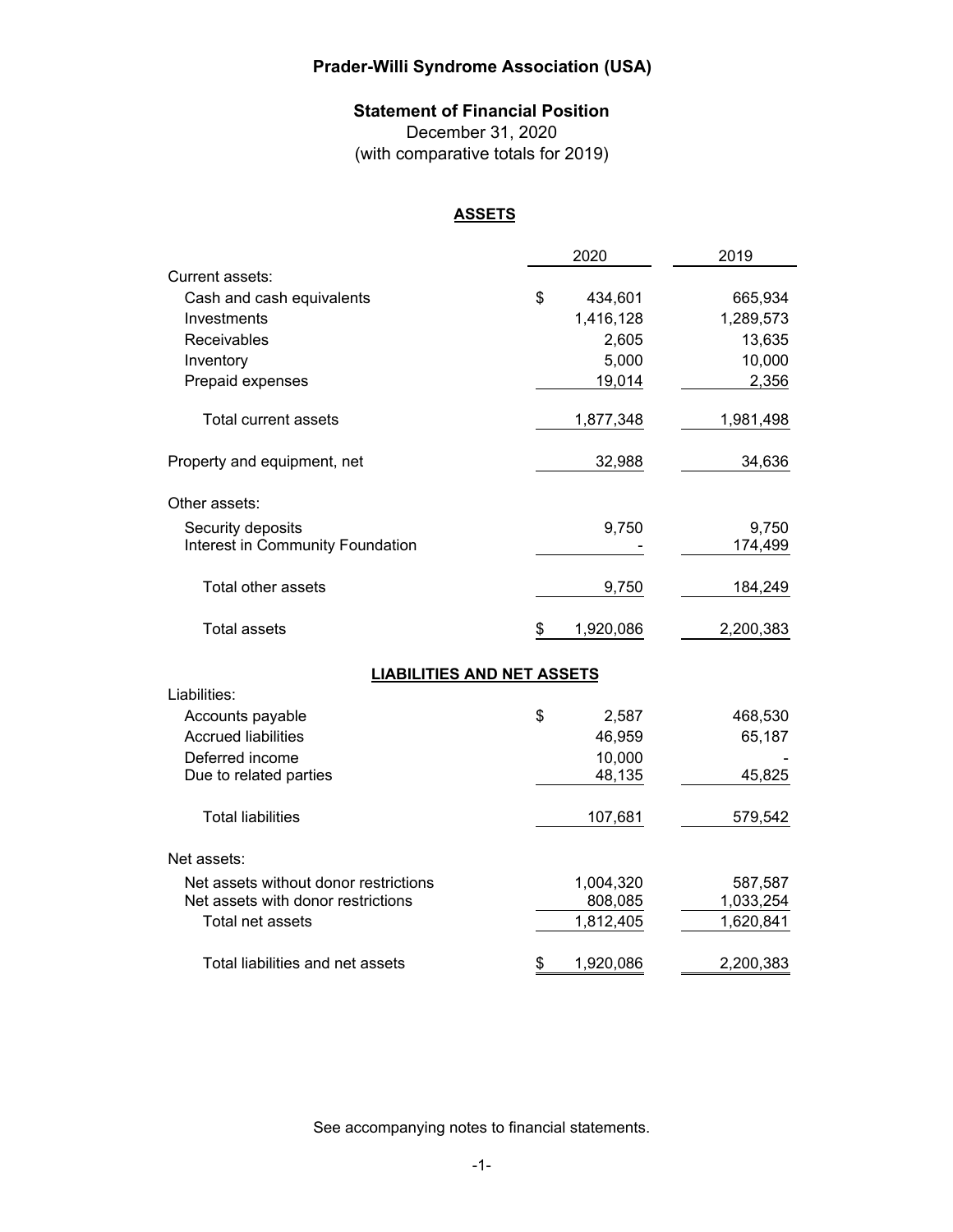# **Statement of Activities and Changes in Net Assets**

Year Ended December 31, 2020 (with comparative totals for 2019)

|                                       | 2020 |                      |                   |           |           |
|---------------------------------------|------|----------------------|-------------------|-----------|-----------|
|                                       |      | <b>Net Assets</b>    | <b>Net Assets</b> |           |           |
|                                       |      | <b>Without Donor</b> | <b>With Donor</b> |           |           |
|                                       |      | Restrictions         | Restrictions      | Total     | 2019      |
| Revenues, gains and support:          |      |                      |                   |           |           |
| Support:                              |      |                      |                   |           |           |
| Contributions                         | \$   | 563,434              | 159,469           | 722,903   | 703,811   |
| Fundraising contributions             |      | 364,306              |                   | 364,306   | 315,857   |
| Conference income                     |      |                      |                   |           | 441,870   |
| PPP loan forgiveness                  |      | 126,000              |                   | 126,000   |           |
| Donated services                      |      | 264,061              |                   | 264,061   | 399,548   |
| Revenues:                             |      |                      |                   |           |           |
| <b>Educational material sales</b>     |      | 7,908                |                   | 7,908     | 22,484    |
| Membership dues                       |      | 11,840               |                   | 11,840    | 25,555    |
| Investment income (loss), net         |      | 213,054              |                   | 213,054   | 257,924   |
| Net assets released from restrictions |      | 383,596              | (383, 596)        |           |           |
|                                       |      |                      |                   |           |           |
| Total revenues, gains and support     |      | 1,934,199            | (224, 127)        | 1,710,072 | 2,167,049 |
| <b>Expenses:</b>                      |      |                      |                   |           |           |
| Program services:                     |      |                      |                   |           |           |
| Crisis intervention and support       |      |                      |                   |           | 138,536   |
| Education                             |      |                      |                   |           | 64,259    |
| Medical intervention and support      |      |                      |                   |           | 244,178   |
| New diagnostic support                |      |                      |                   |           | 126,742   |
| Chapter, affiliate and local support  |      |                      |                   |           | 69,925    |
| Family support                        |      | 933,458              |                   | 933,458   |           |
| National conference                   |      | 239,609              |                   | 239,609   | 462,406   |
| Advocacy and awareness                |      | 31,989               |                   | 31,989    | 142,745   |
| Research                              |      | 27,228               |                   | 27,228    | 332,496   |
| Total program services                |      | 1,232,284            |                   | 1,232,284 | 1,581,287 |
| Supporting services:                  |      |                      |                   |           |           |
| Administration                        |      | 88,107               |                   | 88,107    | 329,309   |
| Fund development                      |      | 198,117              |                   | 198,117   | 294,906   |
| Total supporting services             |      | 286,224              |                   | 286,224   | 624,215   |
| <b>Total expenses</b>                 |      | 1,518,508            |                   | 1,518,508 | 2,205,502 |
| Change in net assets                  |      | 415,691              | (224, 127)        | 191,564   | (38, 453) |
| Net assets - beginning of year        |      | 588,629              | 1,032,212         | 1,620,841 | 1,659,294 |
| Net assets - end of year              | \$   | 1,004,320            | 808,085           | 1,812,405 | 1,620,841 |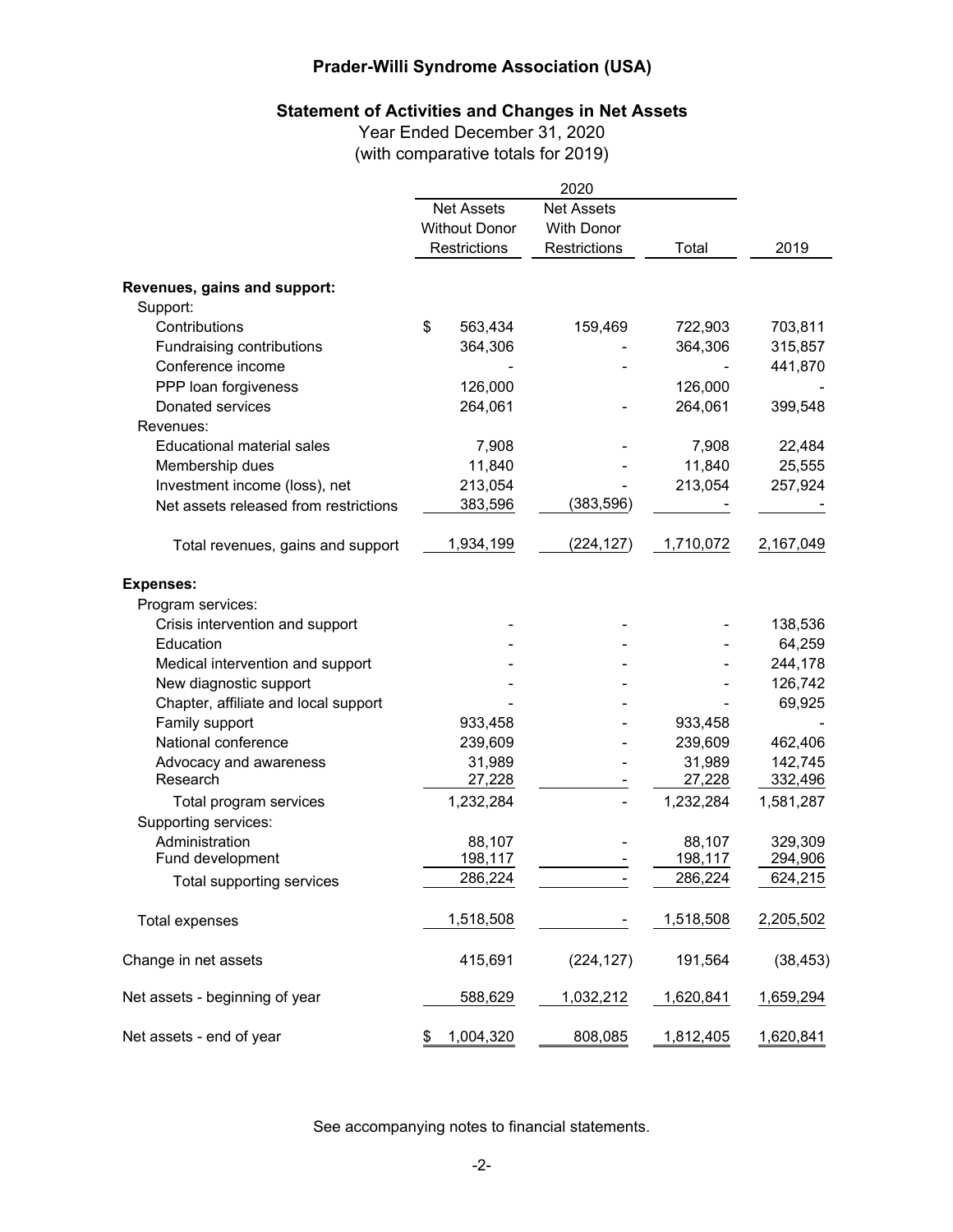## **Statement of Functional Expenses**

Year Ended December 31, 2020

(with comparative totals for 2019)

|                              |                   | 2020 Program Services  |                           |          | 2020 Supporting Services     |                |                     |                                 |                   |           |
|------------------------------|-------------------|------------------------|---------------------------|----------|------------------------------|----------------|---------------------|---------------------------------|-------------------|-----------|
|                              | Family<br>Support | National<br>Conference | Advocacy and<br>Awareness | Research | Total<br>Program<br>Services | Administration | Fund<br>Development | Total<br>Supporting<br>Services | Total<br>Expenses | 2019      |
|                              |                   |                        |                           |          |                              |                |                     |                                 |                   |           |
| Salaries                     | 360,555<br>\$     | 92,552                 | 12,357                    | 10,517   | 475,981                      | 34,031         | 76,525              | 110,556                         | 586,537           | 641,478   |
| Payroll taxes                | 31,050            | 7,970                  | 1,064                     | 906      | 40,990                       | 2,931          | 6,590               | 9,521                           | 50,511            | 51,281    |
| Employee benefits            | 41,094            | 10,548                 | 1,408                     | 1,199    | 54,249                       | 3,879          | 8,722               | 12,601                          | 66,850            | 60,509    |
| Awareness and advocacy       | 5,199             | 1,334                  | 178                       | 152      | 6,863                        | 491            | 1,103               | 1,594                           | 8,457             | 10,986    |
| International activities     | 3,816             | 979                    | 131                       | 111      | 5,037                        | 360            | 810                 | 1,170                           | 6,207             |           |
| Crisis assistance            | 5,149             | 1,321                  | 176                       | 150      | 6,796                        | 486            | 1,092               | 1,578                           | 8,374             | 12,918    |
| Newsletter                   | 6,005             | 1,541                  | 206                       | 175      | 7,927                        | 567            | 1,274               | 1,841                           | 9,768             | 26,985    |
| Family support               | 65,030            | 16,692                 | 2,229                     | 1,897    | 85,848                       | 6,138          | 13,802              | 19,940                          | 105,788           | 49,068    |
| Direct fundraising costs     | 30,405            | 7,805                  | 1,042                     | 886      | 40,138                       | 2,870          | 6,453               | 9,323                           | 49,461            | 69,265    |
| Research grants              | 91,868            | 23,582                 | 3,148                     | 2,680    | 121,278                      | 8,671          | 19,498              | 28,169                          | 149,447           | 291,381   |
| Chapter activities           | 691               | 177                    | 24                        | 20       | 912                          | 65             | 147                 | 212                             | 1,124             | 1,357     |
| Office operating expenses    | 19,484            | 5,001                  | 668                       | 568      | 25,721                       | 1,839          | 4,135               | 5,974                           | 31,695            | 36,940    |
| Office supplies              | 3,050             | 783                    | 105                       | 89       | 4,027                        | 288            | 647                 | 935                             | 4,962             | 6,744     |
| Equipment rental             | 3,375             | 866                    | 116                       | 98       | 4,455                        | 319            | 716                 | 1,035                           | 5,490             | 6,039     |
| Postage and shipping         | 2,659             | 683                    | 91                        | 78       | 3,511                        | 251            | 564                 | 815                             | 4,326             | 10,831    |
| Software                     | 17,272            | 4,434                  | 592                       | 504      | 22,802                       | 1,630          | 3,666               | 5,296                           | 28,098            |           |
| Technology                   | 4,730             | 1,214                  | 162                       | 138      | 6,244                        | 446            | 1,004               | 1,450                           | 7,694             | 11,325    |
| Insurance                    | 6,550             | 1,681                  | 224                       | 191      | 8,646                        | 618            | 1,391               | 2,009                           | 10,655            | 12,317    |
| Rent                         | 38,847            | 9,972                  | 1,331                     | 1,133    | 51,283                       | 3,667          | 8,245               | 11,912                          | 63,195            | 62,088    |
| <b>Utilities</b>             | 6,959             | 1,786                  | 238                       | 203      | 9,186                        | 657            | 1,477               | 2,134                           | 11,320            | 9,280     |
| Professional fees            | 5,225             | 1,342                  | 179                       | 152      | 6,898                        | 493            | 1,109               | 1,602                           | 8,500             | 9,069     |
| State registration and taxes | 4,572             | 1,174                  | 156                       | 133      | 6,035                        | 432            | 970                 | 1,402                           | 7,437             | 5,266     |
| Travel and board expenses    | 2,183             | 560                    | 75                        | 64       | 2,882                        | 207            | 463                 | 670                             | 3,552             | 30,564    |
| Bank charges                 | 2,979             | 765                    | 102                       | 87       | 3,933                        | 281            | 632                 | 913                             | 4,846             | 4,410     |
| Dues and subscriptions       | 2,190             | 562                    | 75                        | 64       | 2,891                        | 207            | 465                 | 672                             | 3,563             | 5,055     |
| Marketing                    | 2,215             | 569                    | 76                        | 65       | 2,925                        | 209            | 470                 | 679                             | 3,604             |           |
| Logo items                   | 3,074             | 789                    | 105                       | 90       | 4,058                        | 290            | 652                 | 942                             | 5,000             | 6,377     |
| Depreciation                 | 4,909             | 1,260                  | 168                       | 143      | 6,480                        | 463            | 1,043               | 1,506                           | 7,986             | 1,511     |
| Donated services             | 162,323           | 41,667                 | 5,563                     | 4,735    | 214,288                      | 15,321         | 34,452              | 49,773                          | 264,061           | 399,547   |
| Total                        | 933,458<br>\$     | 239,609                | 31,989                    | 27,228   | 1,232,284                    | 88,107         | 198,117             | 286,224                         | 1,518,508         | 2,205,502 |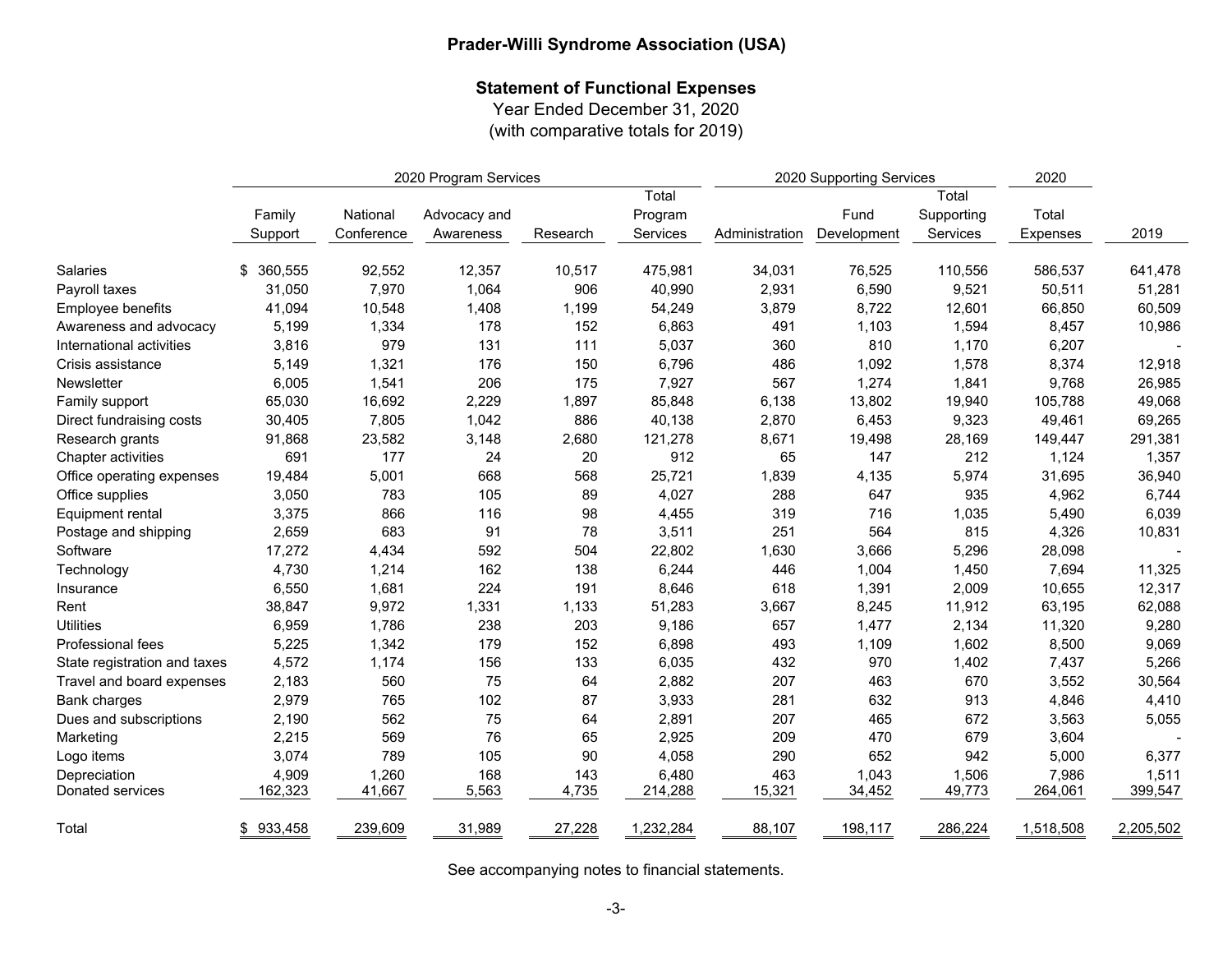# **Statement of Cash Flows**

Year Ended December 31, 2020 (with comparative totals for 2019)

|                                                       | 2020 |            | 2019       |  |
|-------------------------------------------------------|------|------------|------------|--|
| Cash flows from operating activities:                 |      |            |            |  |
| Change in net assets                                  | \$   | 191,564    | (38, 453)  |  |
| Adjustments to reconcile change in net assets         |      |            |            |  |
| to net cash flows from operating activities:          |      |            |            |  |
| Depreciation                                          |      | 7,986      | 1,511      |  |
| Donated auction item                                  |      |            | 12,000     |  |
| Realized and unrealized losses (gains) on investments |      | (213,054)  | (196, 158) |  |
| Decrease (increase) in:                               |      |            |            |  |
| Receivables                                           |      | 11,030     | 36,759     |  |
| Inventory                                             |      | 5,000      |            |  |
| Prepaid expenses                                      |      | (16, 658)  | (2,356)    |  |
| Deposits                                              |      |            | (5,000)    |  |
| Increase (decrease) in:                               |      |            |            |  |
| Accounts payable                                      |      | (465, 943) | 410,144    |  |
| <b>Accrued liabilities</b>                            |      | (18, 228)  | 4,883      |  |
| Deferred income                                       |      | 10,000     | (51,000)   |  |
| Due to related parties                                |      | 2,310      | 44,929     |  |
| Net cash flows from operating activities              |      | (485, 993) | 217,259    |  |
| Cash flows from investing activities:                 |      |            |            |  |
| Purchase of property and equipment                    |      | (6, 338)   | (31, 684)  |  |
| Proceeds from sale of investments                     |      | 114,638    | 258,434    |  |
| Purchases of investments                              |      | (28, 139)  | (23, 777)  |  |
| Investment in community foundation                    |      | 174,499    | (28, 411)  |  |
|                                                       |      | 254,660    | 174,562    |  |
| Net increase (decrease) in cash and cash equivalents  |      | (231, 333) | 391,821    |  |
| Beginning cash and cash equivalents                   |      | 665,934    | 274,113    |  |
| Ending cash and cash equivalents                      | \$   | 434,601    | 665,934    |  |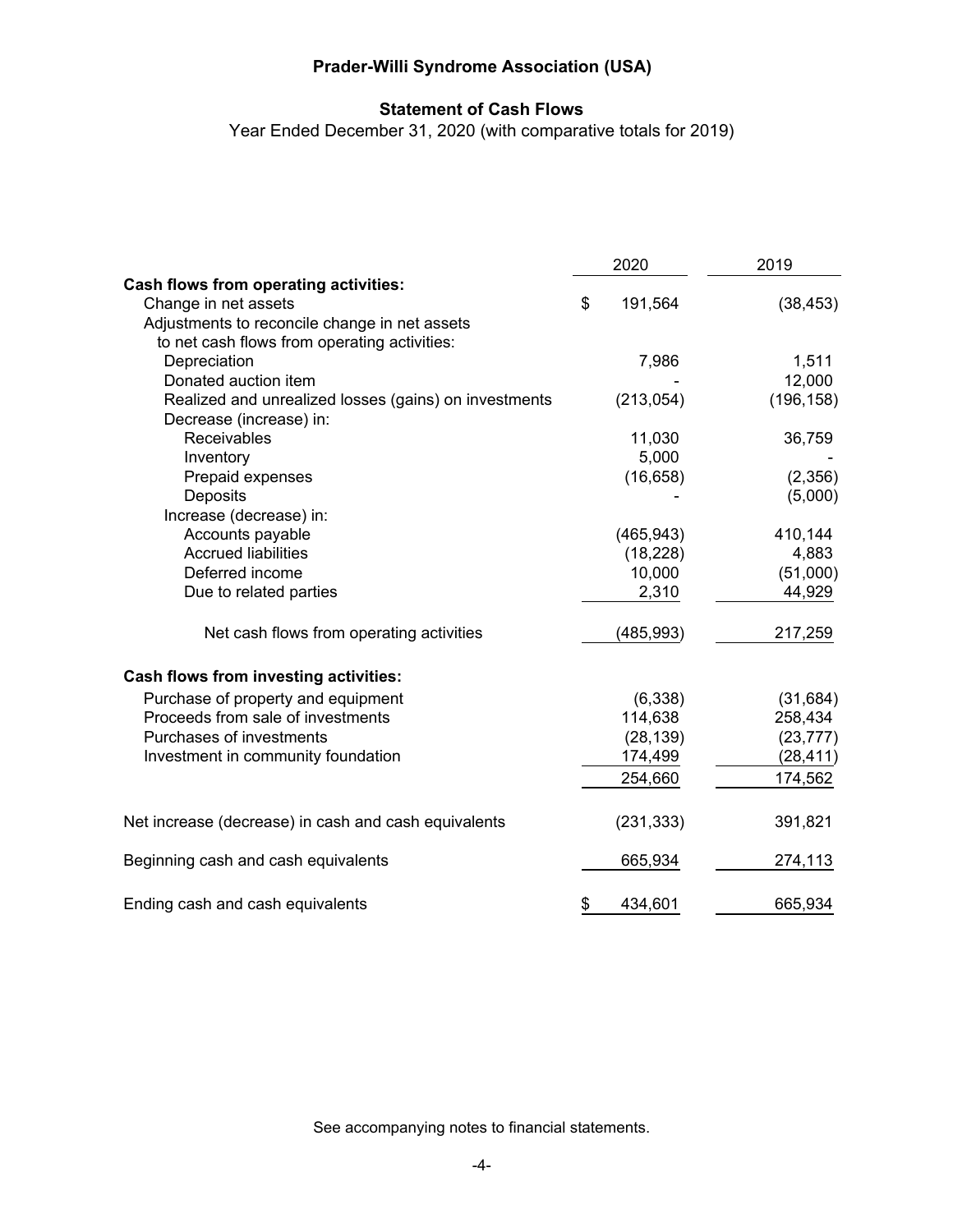### **Note 1 – Organization and Summary of Significant Accounting Policies:**

#### Nature of Organization

Prader-Willi Syndrome Association (USA) ("the Organization") is a not-for-profit organization which has as its mission statement: PWSA (USA) is an organization of families and professionals working together to raise awareness, offer support, provide education and advocacy, and promote and fund research to enhance the quality of life of those affected by Prader-Willi syndrome.

The Organization has further defined its business activities into the focus areas outlined below:

Family Support

Crisis Intervention and Support - The Organization maintains a crisis counseling system that provides support and assistance for families experiencing urgent problems, preventive needs and difficulties obtaining services.

Education - Strive to be a world leader in the development of materials and instruction in the knowledge of PWS and make such information accessible to families, educators, medical and law enforcement personnel, residential providers, and the community at large, on a timely basis.

Medical Intervention and Support - Provide a response system to provide families and the medical community with accurate and timely assistance in dealing with the various medical issues confronting people with PWS. Such system will be the leading international source for materials and assistance on medical issues.

New Diagnoses Support - Provide mentoring to parents of newly diagnosed persons with PWS.

Chapter and Volunteer Support - Develop, strengthen and nurture state chapters and affiliates to (i) ensure that families have personal support from their local community, (ii) increase the diagnosis rates and (iii) increase the funding for the Organization.

#### National Conference

Provide forums on a biennial basis for PWS families and/or professionals to collaborate through the exchange of information and education and provide support to families.

### Advocacy and Awareness

Advocacy - Provide support for ideas and causes relevant to PWS.

Awareness - Increase the general knowledge of PWS and the Organization.

External Collaborative Relationships - Work to expand the relationships between PWSA (USA) and organizations throughout the world.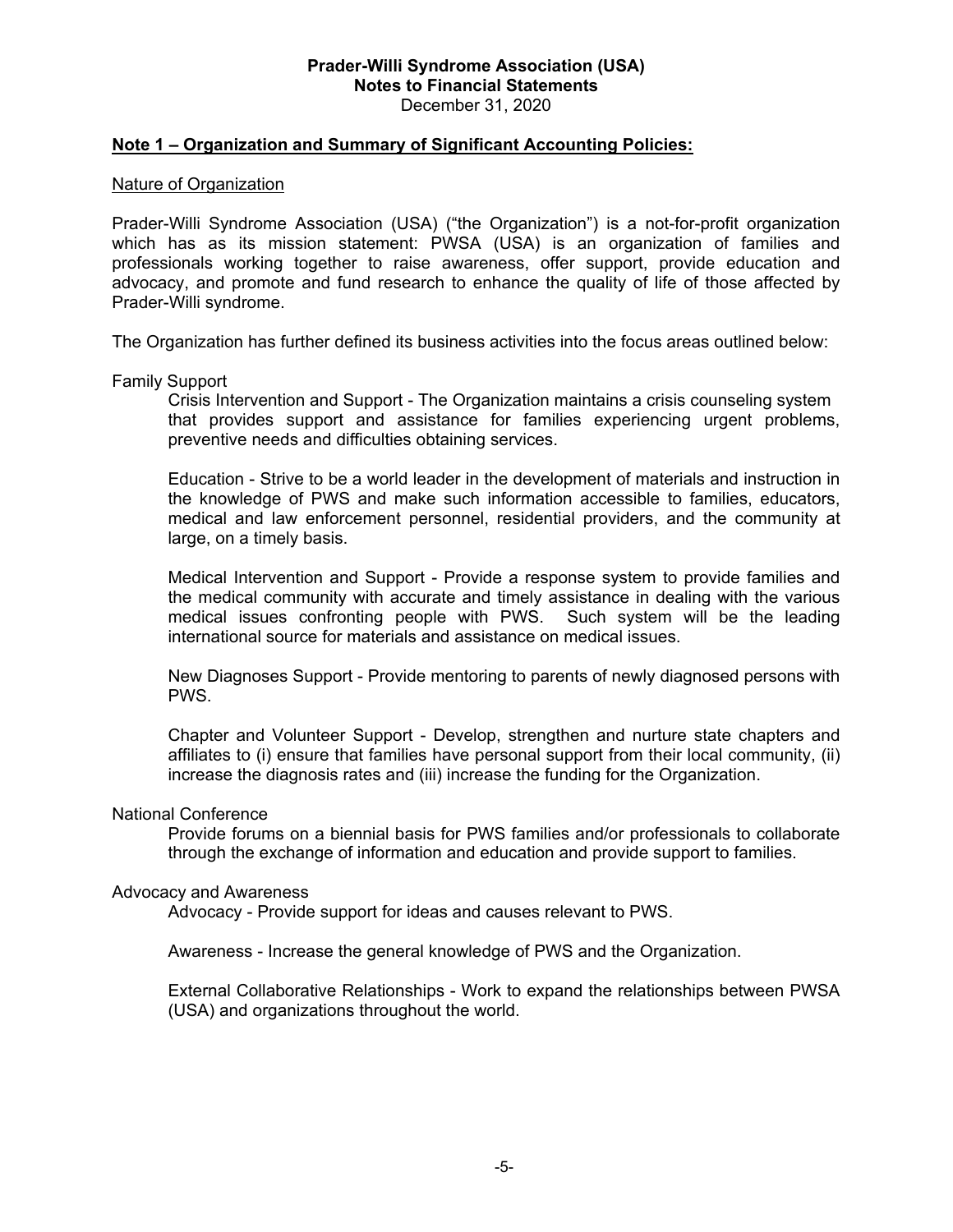### **Note 1 – Organization and Summary of Significant Accounting Policies - continued:**

#### Research

Increase research into the various aspects of PWS, throughout the world, particularly those areas identified by the Organization as priorities. Actively solicit funding for such projects and collaboration. Maintain an active scientific advisory board with world leaders from the various medical disciplines that impact PWS.

### Administration

Provide effective management of the Organization by developing a well-balanced, team oriented, well-trained workforce that is diverse, agile, committed to the Organization's mission, and continuously expanding their capabilities to shape the Organization's future and build effective, efficient, strategically aligned business processes that integrate and capitalize on the organization's human capital and technology resources to provide accurate and timely information for the optimum management of the Organization.

### Fund Development

Develop and maintain programs to ensure long-term sustainable financial support for the Organization and its activities and short-term funding for specific projects. Such support will be developed through various programs of charitable giving and community programs.

#### Basis of Accounting

The Organization's financial statements have been prepared on the accrual basis of accounting and accordingly reflect all significant receivables, payables and other liabilities.

#### Basis of Presentation

The accompanying financial statements have been prepared on the accrual basis of accounting in accordance with generally accepted accounting principles. Net assets, revenues, expenses, gains, and losses are classified based on the existence or absence of donor-imposed restrictions. If donor-imposed restrictions are met in the same period as the gift or investment income is received, the amount is reported as without donor restrictions. Accordingly, net assets of the Organization and changes therein are classified and reported as follows:

Without Donor Restrictions – Net assets available for use in general operations and not subject to donor (or certain grantor) restrictions.

With Donor Restrictions – Net assets subject to donor- (or certain grantor-) imposed restrictions. Some donor-imposed restrictions are temporary in nature, such as those that will be met by the passage of time or other events specified by the donor. Other donor-imposed restrictions are perpetual in nature, where the donor stipulates that resources be maintained in perpetuity. Donor-imposed restrictions are released when a restriction expires, that is, when the stipulated time has elapsed, when the stipulated purpose for which the resource was restricted has been fulfilled, or both.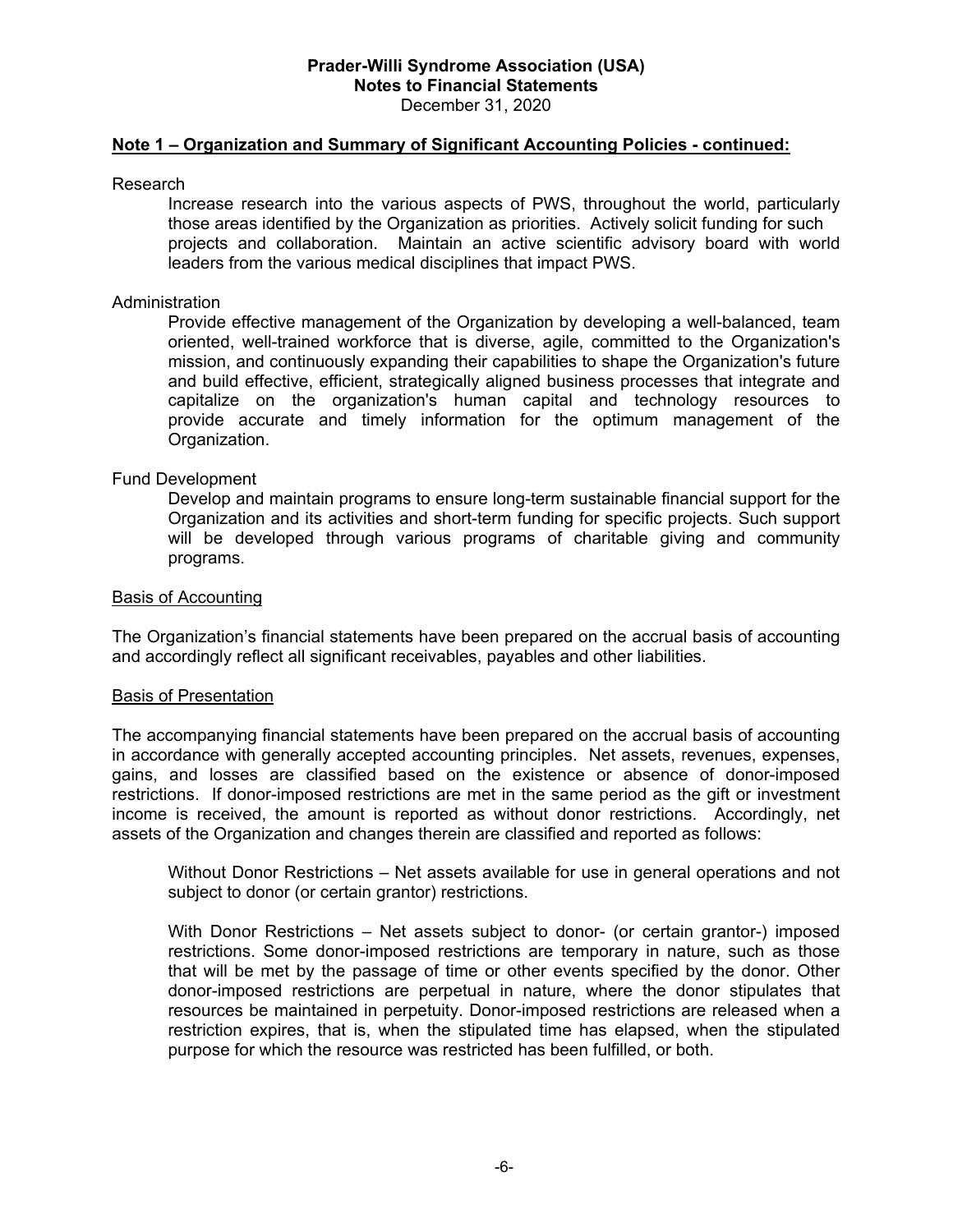### **Note 1 – Organization and Summary of Significant Accounting Policies – continued:**

#### Cash and Cash Equivalents

For purposes of the statements of cash flows, the Organization considers all highly liquid investments available for current use with an original maturity of three months or less to be cash equivalents.

#### Promises to Give

Unconditional promises to give are recognized in the period received and as assets, decreases of liabilities, or expense depending on the form of benefits received. Promises to give are recorded at net realizable value if they are expected to be collected in one year and at fair value if they are expected to be collected in more than one year. Conditional promises to give are recognized when the conditions on which they depend are substantially met.

#### Property and Equipment

It is the Organization's policy to capitalize property and equipment with a cost over \$500. Property and equipment are capitalized at cost, except for donated assets, which are recorded at their fair market value at the time of the gift. Such donations are reported as unrestricted contributions unless the donor has restricted the donated asset for a specific purpose. Assets donated with explicit restrictions regarding their use and contributions of cash that must be used to acquire property and equipment are reported as restricted contributions. Absent donor stipulations regarding how long those donated assets must be maintained, the Organization reports expirations of donor restrictions when the donated or acquired assets are placed in service. The Organization reclassifies net assets with donor restrictions to net assets without donor restrictions at that time. Property and equipment are depreciated on the straight-line method over their estimated useful lives of three to five years.

#### Inventory

Inventories are stated at the lower of cost or net realizable value by the first-in, first-out method. Inventory consists of educational materials and promotional items.

#### Deferred Revenue

Revenues received in advance of providing required services or conferences are deferred until the service or conference has been provided.

#### Compensated Absences

Employees of the Organization are entitled to paid vacation, paid sick days, and personal days off, depending on job classification, length of service, and other factors. The Organization has accrued \$18,008 for time off earned, but not taken, by its employees as of December 31, 2020.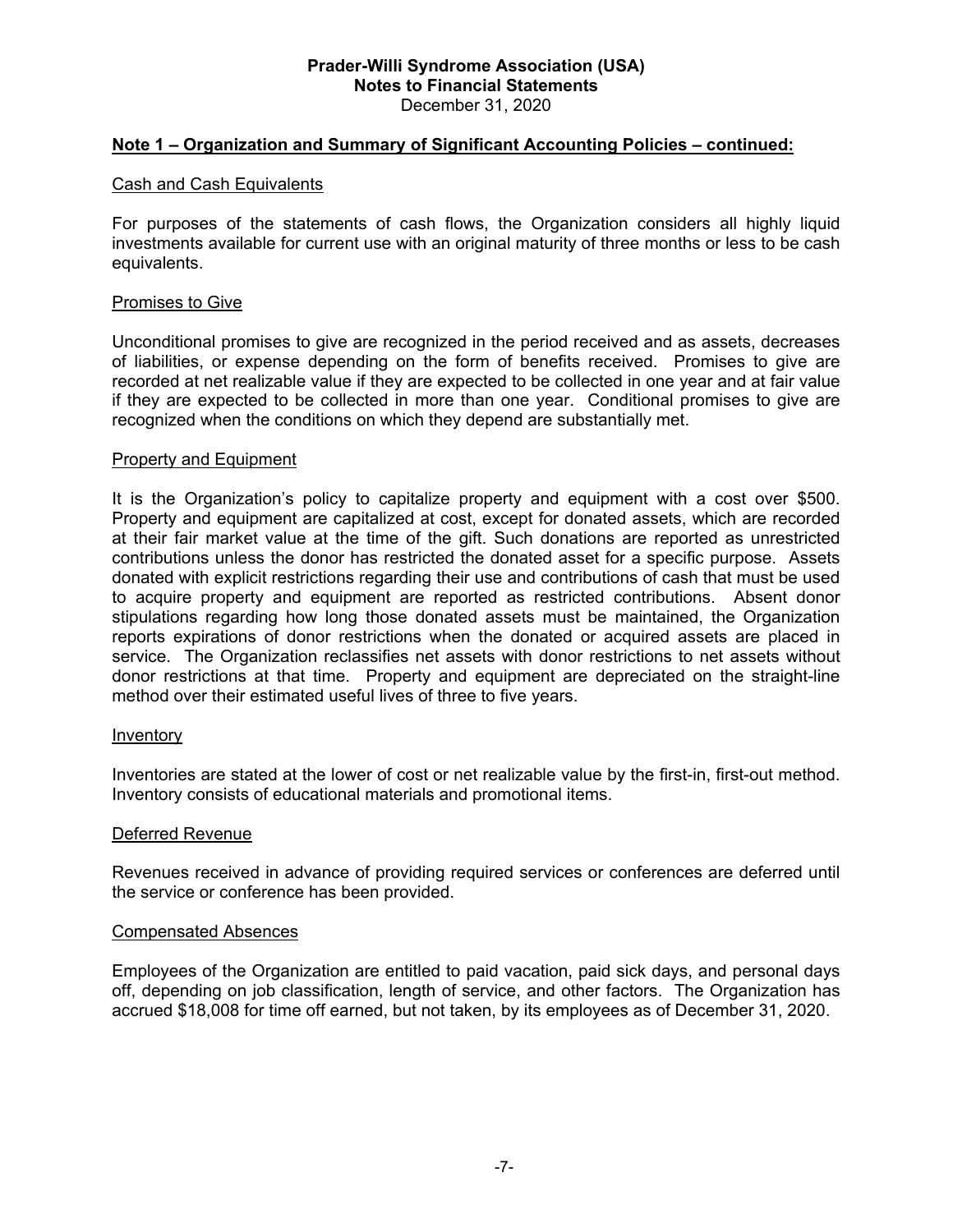### **Note 1 – Organization and Summary of Significant Accounting Policies – Continued:**

#### Contributed Services

Contributions of donated professional and volunteer services that create or enhance nonfinancial assets or that require specialized skills, are provided by individuals possessing those skills, and would typically need to be purchased if not provided by donations, are recorded at their fair values in the period received. Donated materials, when received, are reflected in the accompanying statements at their estimated fair market value at date of receipt.

#### Investments

Investments are reported at their fair values in the statement of financial position. Unrealized gains and losses are included in the statement of activities and changes in net assets. Investment income and gains restricted by a donor are reported as increases in unrestricted net assets if the restrictions are met in the reporting period in which the income and gains are recognized.

#### **Estimates**

The preparation of financial statements in conformity with accounting principles generally accepted in the United States of America requires management to make estimates and assumptions that affect certain reported amounts and disclosures. Accordingly, actual results could differ from those estimates.

### Income Taxes

The Organization is generally exempt from Federal income tax under Section  $501(c)(3)$  of the Internal Revenue Code. However, income from certain activities not directly related to the Organization's tax-exempt purpose is subject to taxation as unrelated business income. There was no income tax liability for the year ended December 31, 2020.

Management has evaluated the effect of an accounting standard relating to accounting for uncertainty in income taxes. Management has determined that the Organization had no uncertain income tax positions that could have a significant effect on the financial statements for the year ended December 31, 2020. The Organization's federal income tax returns are subject to examination by the Internal Revenue Service, generally for three years after the federal income tax returns were filed.

#### Functional Allocation of Expenses

The costs of providing the various programs and other activities have been summarized on a functional basis in the statement of activities. Accordingly, certain costs have been allocated among the programs and supporting services benefited.

#### Comparative Financial Information

The financial information shown for 2019 in the accompanying financial statements is included to provide a basis for comparison with 2020 and presents summarized totals only.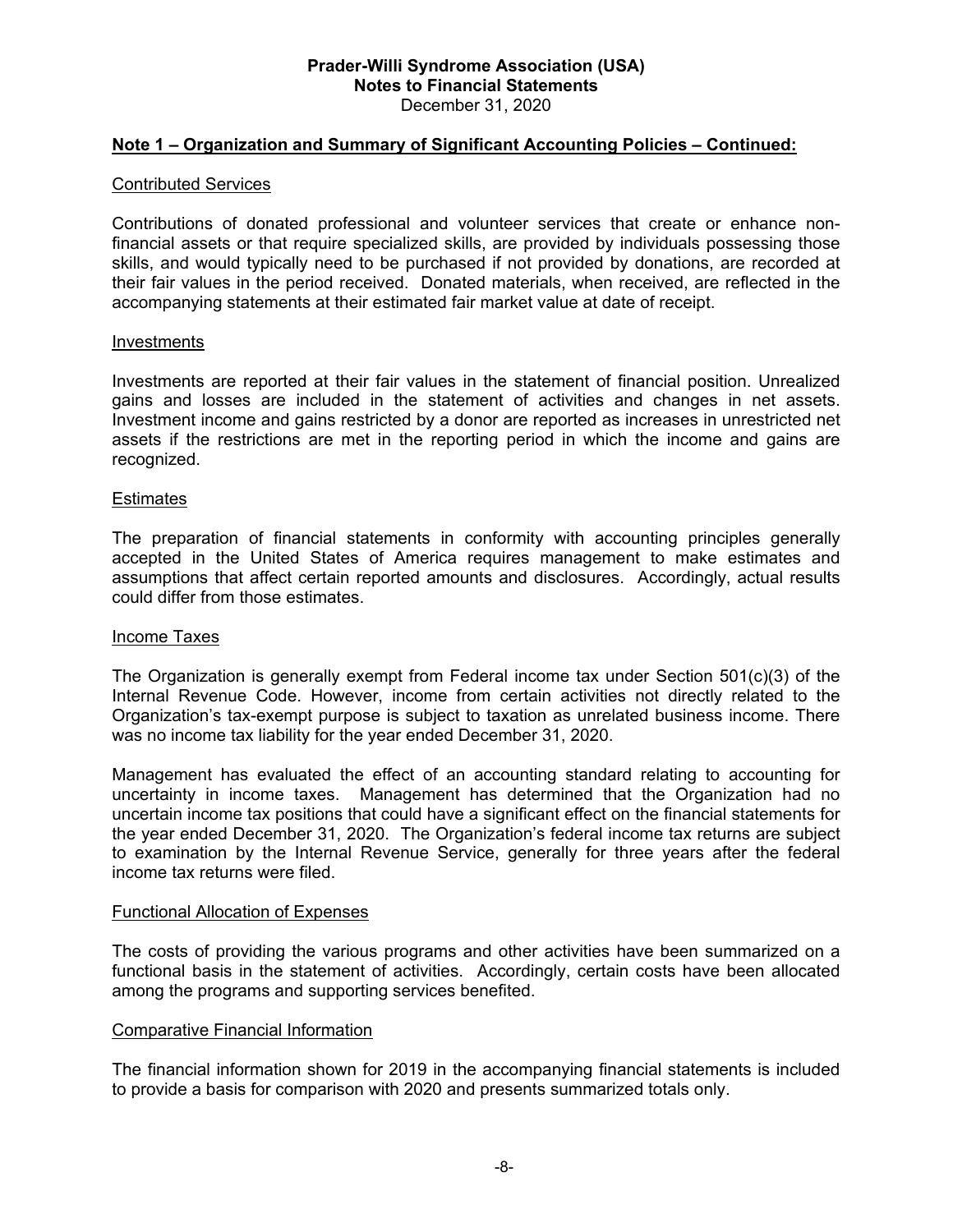### **Note 2 – Investments:**

Investments at fair value as of December 31, 2020, consisted of the following:

| Cash and money market funds    | S | 405,946   |
|--------------------------------|---|-----------|
| <b>Fixed income securities</b> |   | 310,548   |
| Mutual funds                   |   | 695,766   |
| Equity securities              |   | 3,868     |
| <b>Total investments</b>       |   | 1,416,128 |

Investment income for the year ended December 31, 2020 is comprised of the following:

| Interest and dividends        | SS  | 41,821  |
|-------------------------------|-----|---------|
| Realized and unrealized gains |     | 171,513 |
| Fees                          |     | (280)   |
| Net return                    | \$. | 213,054 |

### **Note 4 – Property and Equipment:**

Property and equipment consist of the following:

| Office furniture               |   | 18,179  |
|--------------------------------|---|---------|
| Computer equipment             |   | 61,407  |
| Telephone system               |   | 12,112  |
| Leasehold improvements         |   | 11,706  |
| Website design                 |   | 18,469  |
| Total property and equipment   |   | 121,873 |
| Less: accumulated depreciation |   | 88,885  |
| Total                          | S | 32,988  |

### **Note 5 – Net Assets with Donor Restrictions:**

At December 31, 2020, the Organization's net assets with donor restrictions are available for the following purposes:

Subject to expenditure for specified purpose:

| Research<br>Crisis and family support<br>Legal counsel and education<br>Conference | S | 436,175<br>93,659<br>66,118<br>11,080 |
|------------------------------------------------------------------------------------|---|---------------------------------------|
| Subject to spending policy or appropriation:                                       |   | 607,032                               |
| Endowment                                                                          |   | 201,053<br>808,085                    |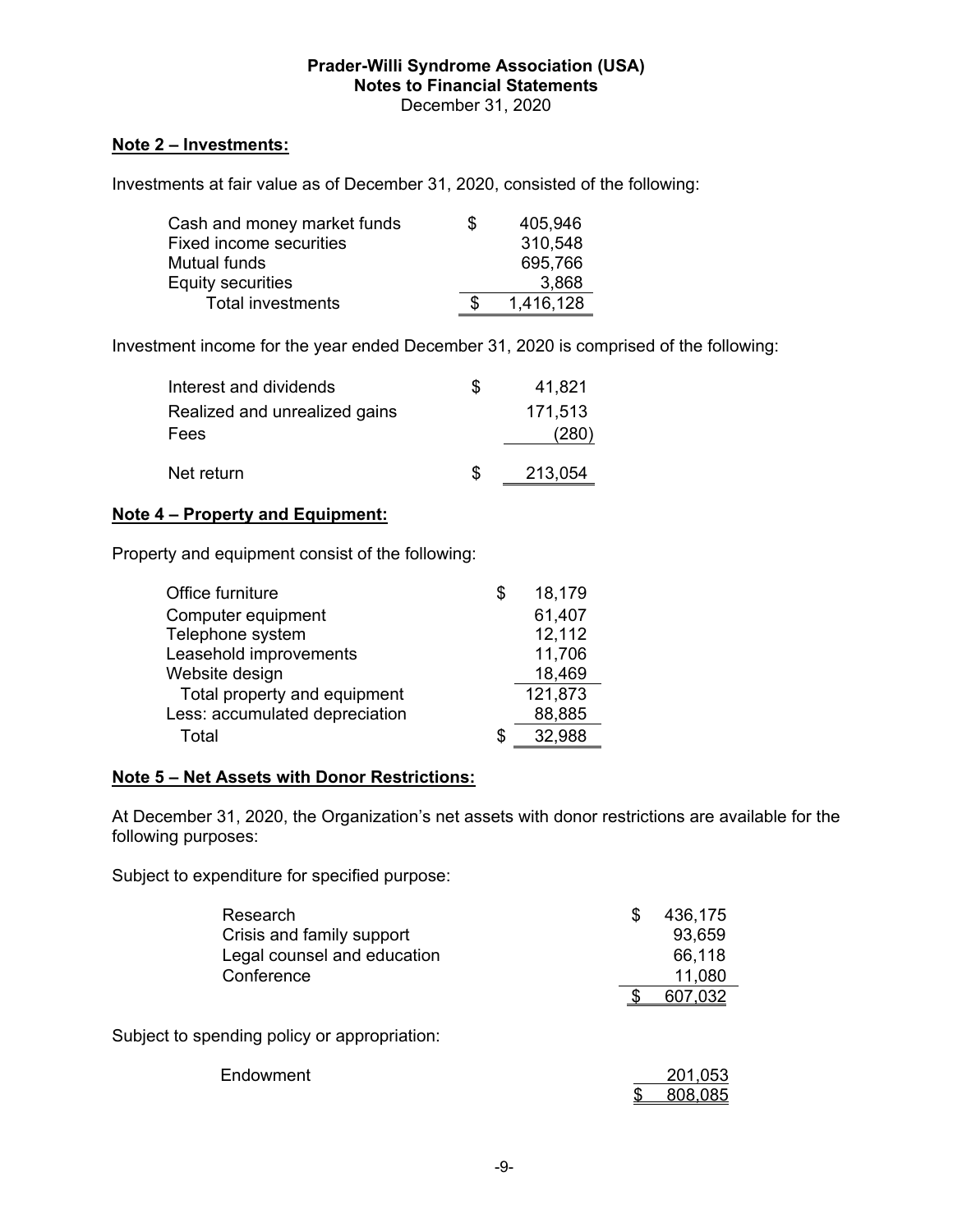### **Note 5 – Net Assets with Donor Restrictions - continued:**

Net assets were released from donor restrictions by incurring expenses satisfying the restricted purpose or by occurrence of the passage of time or other events specified by the donors during 2020 as follows:

Satisfaction of purpose restrictions:

| Research                    | 185,654 |
|-----------------------------|---------|
| Crisis and family support   | 192.170 |
| Legal counsel and education | 5.772   |
|                             | 383,596 |

### **Note 6 – Net Assets Without Donor Restrictions:**

The Board of Directors has designated \$10,000 of unrestricted net assets for the purpose of additional funding of the endowment.

### **Note 7 – Concentrations:**

Financial instruments that potentially subject the Organization to concentrations of credit risk are primarily cash and cash equivalents and contributions receivable. The Organization's financial instruments that are exposed to concentrations of credit risk consist primarily of cash deposits. The Organization places its cash and cash equivalents with local financial institutions. Although the Organization manages its credit risk through diversification, at times, cash balances may be in excess of the Federal Deposit Insurance Corporation ("FDIC") insurance limits. The Organization has not experienced any losses in such accounts and does not believe it is exposed to significant credit risk on cash and cash equivalents.

### **Note 8 – Lease Commitments:**

PWSA (USA) entered into various non-cancellable operating lease agreements for the rental of office facilities and office equipment that expire at various dates through November 2022. Rental expenses for those leases amounted to \$63,195 for the year ended December 31, 2020.

Future minimum lease payments under operating leases that have remaining terms in excess of one year as of December 31, 2020 were:

Year ending December 31,

| 2021 | \$41,803 |
|------|----------|
| 2022 | 38,319   |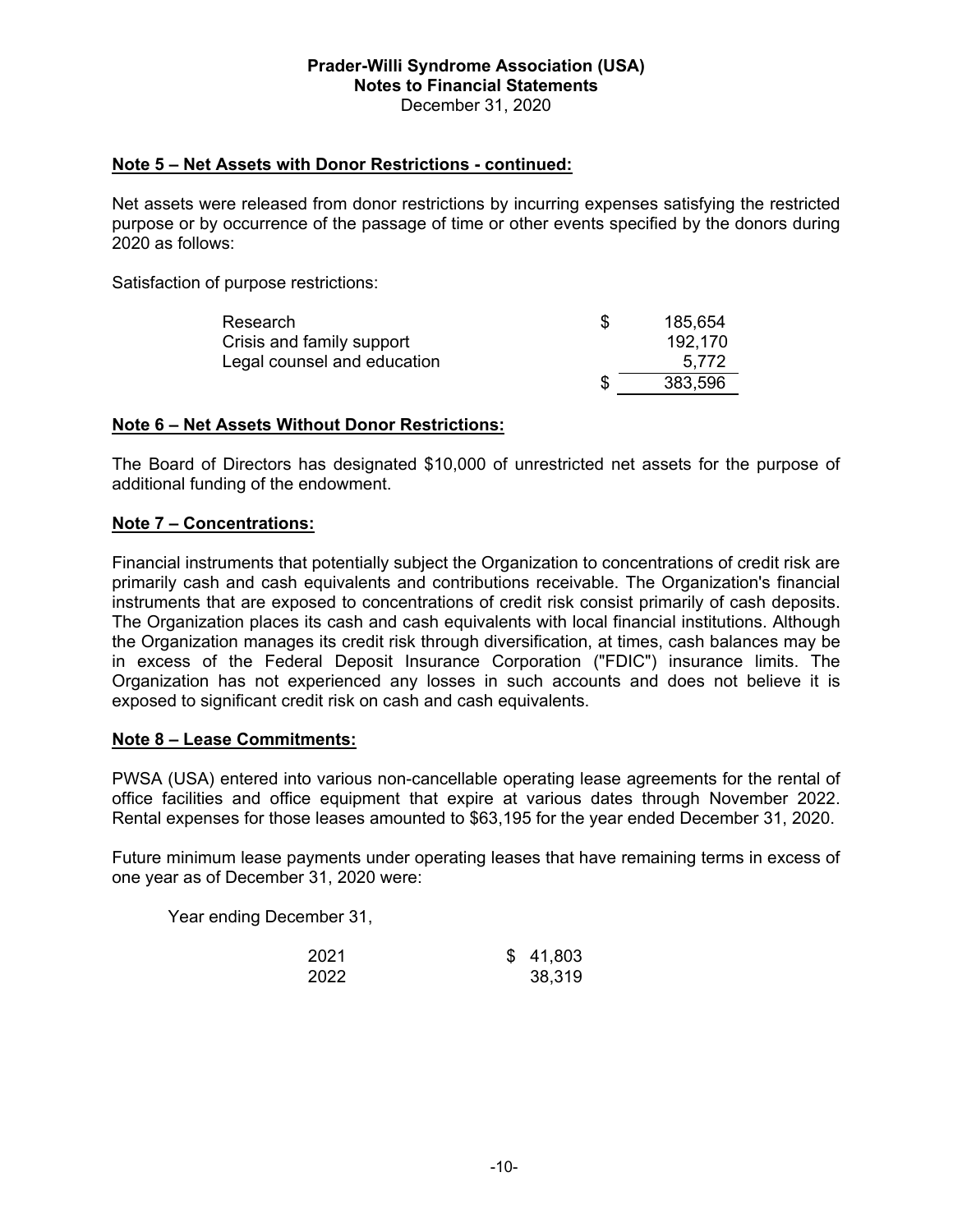### **Note 9 – Donated Services:**

The value of donated services included as contributions in the financial statement and the corresponding donated services expense for the year ended December 31, 2020, are as follows:

| Medical    | S | 181,000 |
|------------|---|---------|
| Finance    |   | 51,050  |
| Counseling |   | 18,750  |
| Other      |   | 13,261  |
|            | S | 264.061 |

These donated services are recognized since they require specialized skills that would otherwise be purchased by the Organization. There are a significant number of donated services that were not recognized in these financial statements because they could not be estimated. In addition, many individuals volunteer their time and perform a variety of tasks that assist the Organization, but these services do not meet the criteria for recognition as donated services.

### **Note 10 – Fair Value of Financial Assets and Liabilities:**

The Organization adopted the Fair Value Measurements and Disclosures Topic of the FASB Accounting Standards Codification. The Fair Value Measurements and Disclosures Topic provides enhanced guidance for using fair value to measure assets and liabilities and clarifies the principle that fair value should be based on the assumptions market participants would use when pricing the assets or liabilities and establishes a hierarchy that prioritizes the information used to develop those assumptions.

The following table presents information about the Organization's assets that are measured at fair value on a recurring basis as of December 31, 2020, and indicate that fair value hierarchy of the valuation techniques used to determine such fair value. The three levels for measuring fair value are based on the reliability of inputs and are as follows:

Level 1 – unadjusted quoted prices in active markets for identical assets or liabilities, such as publicly traded equity securities.

Level 2 – inputs other than quoted prices included in Level 1 that are observable, either directly or indirectly. Such inputs may include quoted prices for similar assets, observable inputs other than quoted prices (interest rates, yield curves, etc.) or inputs derived principally from or corroborated by observable market data by correlation or other means.

Level 3 – inputs are unobservable data points for the asset or liability, and include situations where there is little, if any, market activity for the asset or liability (for example, hedge funds, private equity and other). The inputs reflect the Association's assumptions based on the best information available in the circumstance.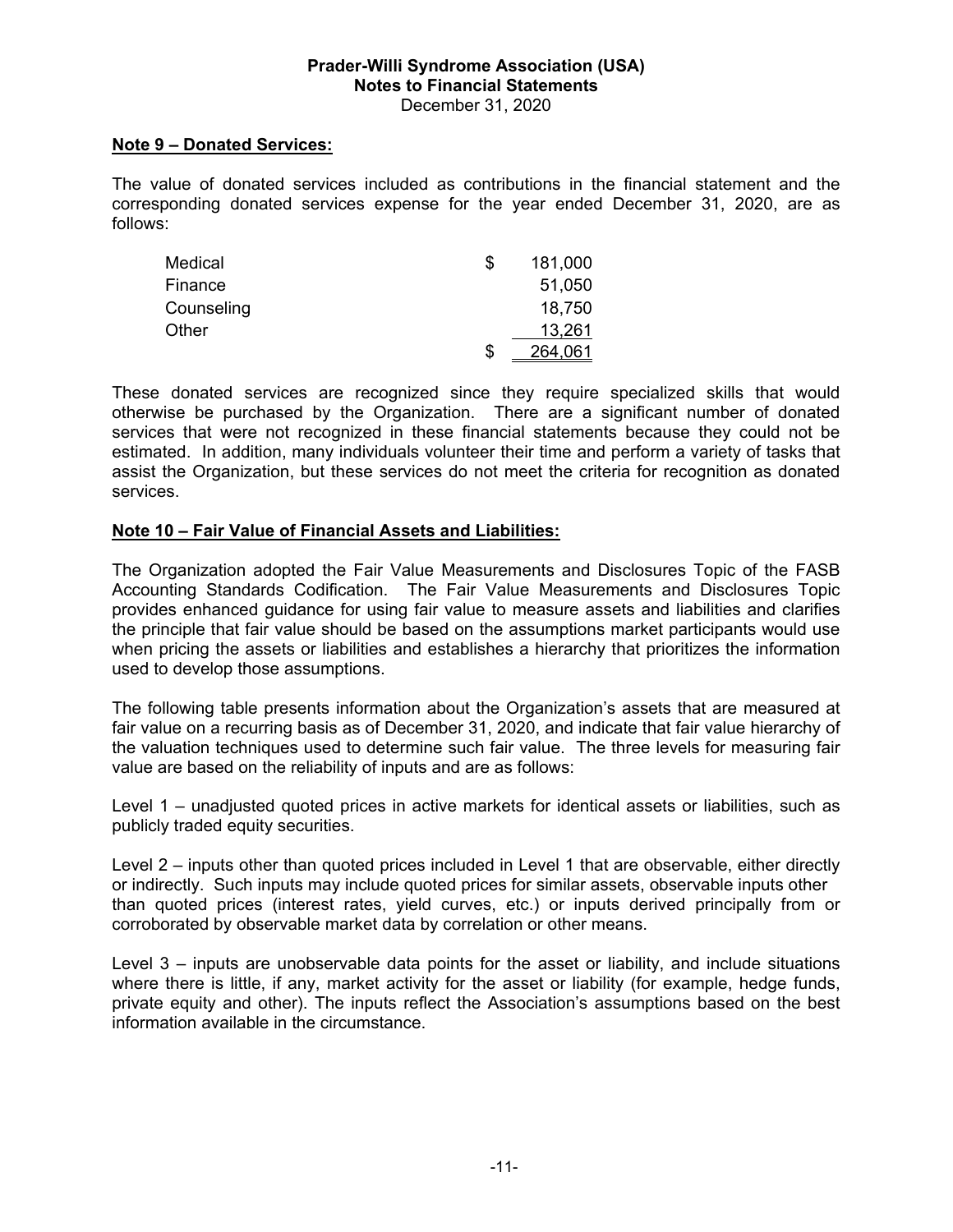December 31, 2020

## **Note 10 – Fair Value of Financial Assets and Liabilities - Continued:**

Assets at fair value on a recurring basis at December 31, 2020:

|                            |     |           | Assets and Liabilities at Fair Value on a |                                         |              |  |  |
|----------------------------|-----|-----------|-------------------------------------------|-----------------------------------------|--------------|--|--|
|                            |     |           |                                           | Recurring Basis at Reporting Date Using |              |  |  |
|                            |     |           | Quoted                                    |                                         |              |  |  |
|                            |     |           | <b>Prices</b>                             |                                         |              |  |  |
|                            |     |           | in Active                                 | Significant                             |              |  |  |
|                            |     |           | Markets for                               | Other                                   | Significant  |  |  |
|                            |     |           | <b>Identical</b>                          | Observable                              | Unobservable |  |  |
|                            |     | December  | Assets                                    | Inputs                                  | Inputs       |  |  |
| Description                |     | 31, 2020  | (Level 1)                                 | (Level 2)                               | (Level 3)    |  |  |
|                            |     |           |                                           |                                         |              |  |  |
| Fixed income securities    | \$  | 310,548   | 310,548                                   |                                         |              |  |  |
| Mutual funds               |     | 695,766   | 695,766                                   |                                         |              |  |  |
| Equity securities          |     | 3,868     | 3,868                                     |                                         |              |  |  |
| Total assets at fair value | \$. | 1,010,182 | 1,010,182                                 |                                         |              |  |  |

The following is a reconciliation of the beginning and ending balances for assets measured at fair value on a recurring and non-recurring basis using significant unobservable inputs (Level 3) during the period ended December 31, 2020:

|                                                         |    | Interest in             |
|---------------------------------------------------------|----|-------------------------|
|                                                         |    | Community<br>Foundation |
|                                                         |    |                         |
| Balance - December 31, 2019                             | S. | 174,499                 |
| Contributions                                           |    | 1,870                   |
| Interest and dividends<br>Realized and unrealized gains |    | 2,840                   |
| and losses, net                                         |    | 11,186                  |
| Grants                                                  |    | (6,664)                 |
| Fees                                                    |    | (158)                   |
| Transfer to other investment                            |    | (183,573)               |
| Balance - December 31, 2020                             |    |                         |

### **Note 11 – Functionalized Expenses:**

The financial statements report certain categories of expenses that are attributed to more than one program or supporting function. Therefore, expenses require allocation on a reasonable basis that is consistently applied. The expenses that are allocated include occupancy, depreciation, and amortization, which are allocated on a square footage basis, as well as salaries and wages, benefits, payroll taxes, professional services, office expenses, information technology, interest, insurance, and other, which are allocated based on estimates of time and effort.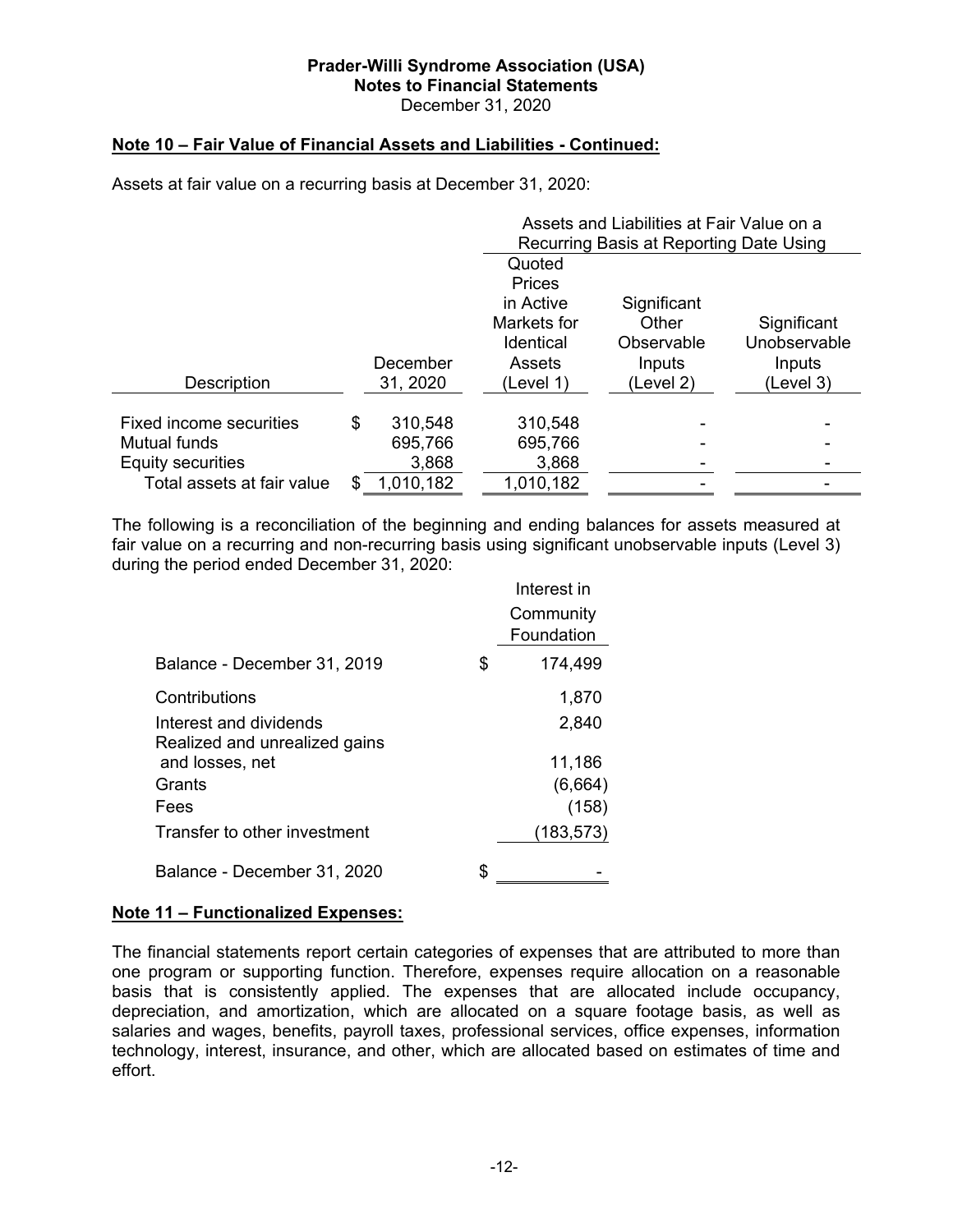### **Note 12 – Liquidity:**

Financial assets available to meet cash needs for general expenditures within one year, without contractual or donor restrictions, as of December 31, 2020 consist of the following:

| Cash and cash equivalents                         | \$<br>434,601 |
|---------------------------------------------------|---------------|
| Operating investments                             | 1,416,128     |
| Receivables                                       | 2,605         |
| Total assets available                            | 1,835,334     |
| Less: Donor-imposed restrictions                  | (607, 032)    |
| Financial assets available to meet cash needs for |               |
| general expenditures within one year              | 1,246,302     |

The Organization is typically able to manage liquidity through donations. The Organization regularly monitors the availability of resources required to meet its operating needs and other contractual commitments.

### **Note 13 – PPP Loan:**

In April 2020, the Organization received a loan in the amount of \$126,000 under the Payroll Protection Program (PPP Loan). PPP Loans and accrued interest are forgivable after the covered period, up to 24-weeks, if the borrower uses the PPP Loan proceeds for eligible purposes, including payroll, benefits, rent, utilities, covered operations expenditures, covered property damage, covered supplier costs, covered worker protection expenditures and maintains its payroll levels. The amount of the PPP Loan forgiveness is reduced if the borrower terminates employees or reduces salaries during the covered period, up to 24-weeks. The unforgiven portion of the PPP Loan is payable over 2 years at an interest rate of 1%, with a deferral of payments for the first 10 months.

The Organization expected to meet the PPP's eligibility criteria and, therefore, concluded that the PPP Loan represented, in substance, a grant that is expected to be forgiven. As a result, the Organization accounted for the PPP Loan in accordance with FASB ASC 958-605 as a conditional contribution. The Organization initially recorded the amount received as a refundable advance followed by a reduction in the advance and recognition of revenue as the aforementioned conditions were substantially met. In November 2020, the Organization was notified that the PPP Loan was forgiven, resulting in recognition of the entire PPP Loan amount as revenue in the Organization's financial statements.

### **Note 14 – Endowment:**

The Organization's endowment currently consists of two separate funds established to supplement its operating income over a long period of time. The endowment includes donorrestricted endowment funds. As required by accounting principles generally accepted in the United States of America, net assets associated with endowment funds are classified and reported based on the existence or absence of donor-imposed restrictions.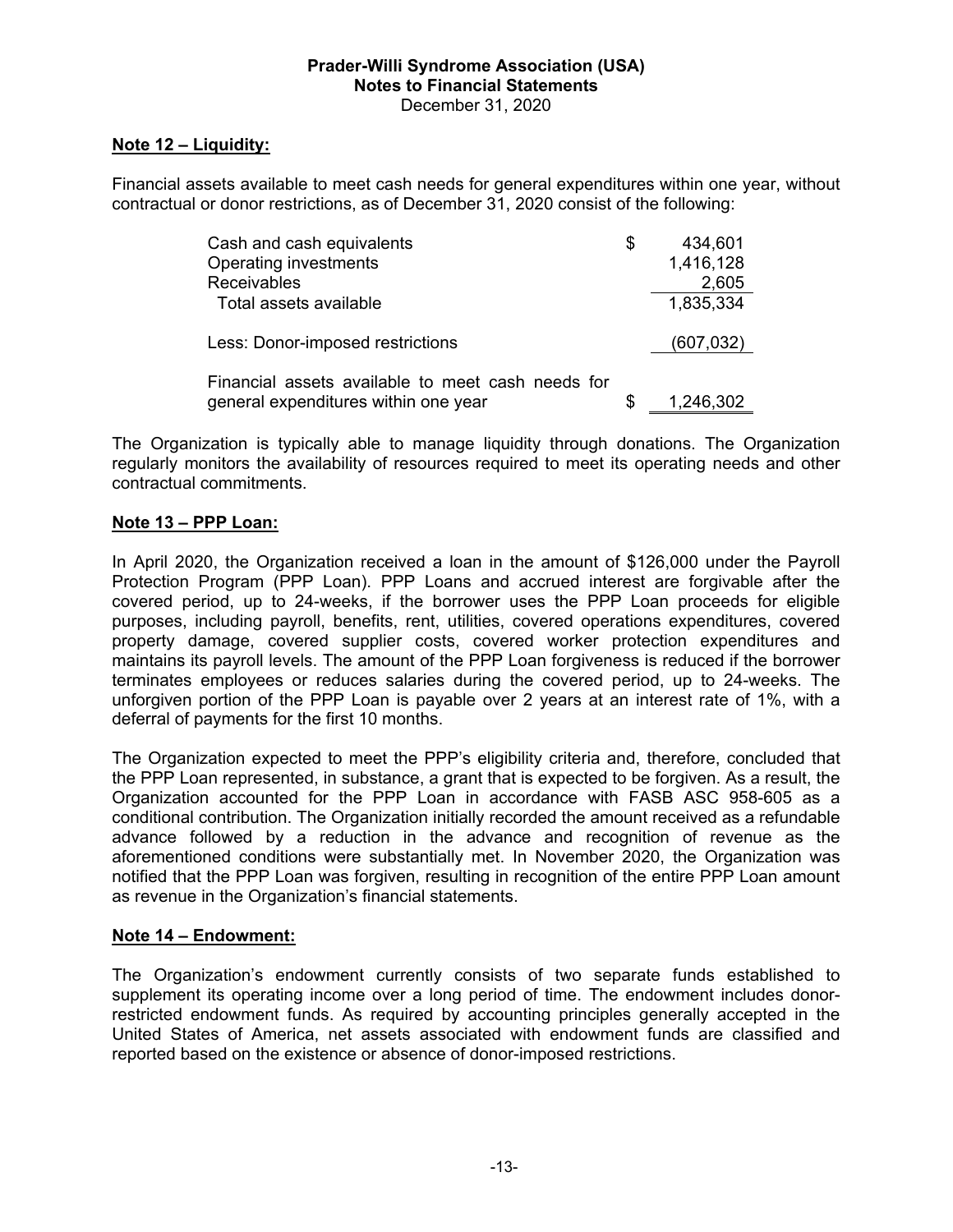### **Note 14 – Endowment - continued:**

The Board of Directors of The Organization has interpreted the Florida Uniform Prudent Management of Institutional Funds Act (FUPMIFA) as requiring the preservation of the fair value of the original gift as of the gift date of the donor-restricted endowment funds absent explicit donor stipulations to the contrary.

As a result of this interpretation, The Organization retains in perpetuity (a) the original value of initial and subsequent gift amounts (including promises to give net of discount and allowance for doubtful accounts) donated to the endowment and (b) any accumulations to the endowment made in accordance with the direction of the applicable donor gift instrument at the time the accumulation is added. Donor-restricted amounts not retained in perpetuity are subject to appropriation for expenditure in a manner consistent with the standard of prudence prescribed by FUPMIFA.

In accordance with FUPMIFA, The Organization considers the following factors in making a determination to appropriate or accumulate donor-restricted endowment funds:

- 1. The duration and preservation of the fund
- 2. The purposes of The Organization and the donor-restricted endowment fund
- 3. General economic conditions
- 4. The possible effect of inflation and deflation
- 5. The expected total return from income and the appreciation of investments
- 6. Other resources of The Organization
- 7. The investment policies of The Organization.

From time to time, the fair value of assets associated with individual donor restricted endowment funds may fall below the level that the donor intended. There were no deficiencies as of December 31, 2020.

The Organization's Board of Directors has adopted investment and spending policies for the endowment assets which are reviewed annually and updated periodically.

As of December 31, 2020, endowment funds had original gifts values of \$201,053, fair values of \$542,049 and no funds with deficiencies.

Changes in endowment net assets for the year ended December 31, 2020 are as follows:

|                                                                               | Without<br>Donor<br><b>Restrictions</b> | <b>With Donor</b><br><b>Restrictions</b> | Total                      |
|-------------------------------------------------------------------------------|-----------------------------------------|------------------------------------------|----------------------------|
| Endowment net assets, December 31, 2019<br>Investment income<br>Contributions | 273,124<br>67,872                       | 199,183<br>1,870                         | 472,307<br>67,872<br>1,870 |
| Endowment net assets, December 31,2020                                        | 340,996                                 | 201,053                                  | 542,049                    |